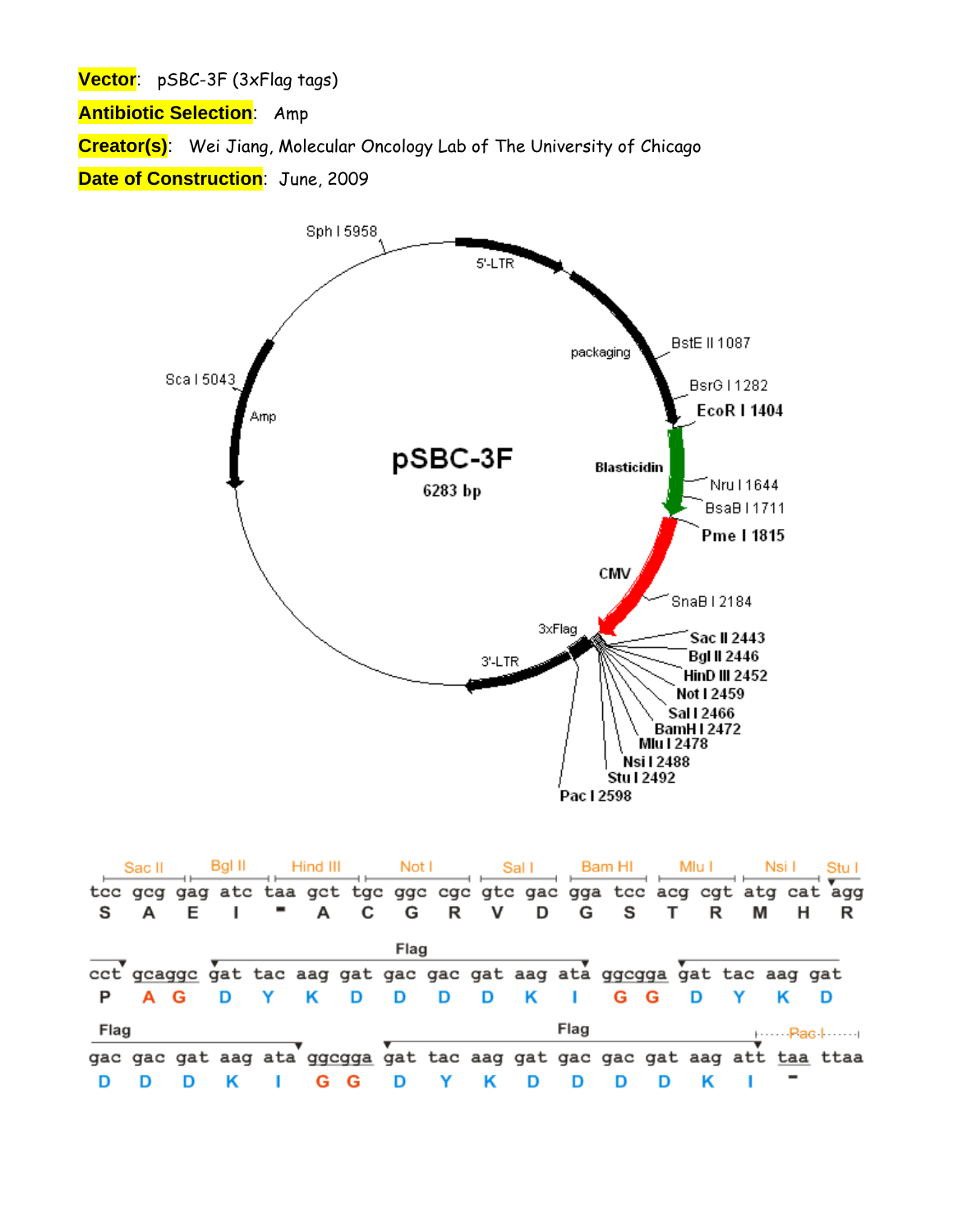## **pSBC-3F (CMV promoter) Full-Length Sequence**

TGAAAGACCC CACCTGTAGG TTTGGCAAGC TAGCTTAAGT AACGCCATTT TGCAAGGCATGGAAAATACATAACTGAGAA TAGAGAAGTT AGATCAAGG TTAGGAACAGAGAGACAGCAGAATATGGGCCAAACAGGATATCTGTGGTAAGCAGTTCCTCCCCGGCTCAGGGCCAAGAACAGATGGTCCCCAGATGCGGTCCCGC CCTCAGCAGTTTCTAGAGAACCATCAGATGTTTCCAGGGTGCCCCAAGGACCTGAAATGACCCTGTGCCTTATTTGAACTAACCAATCAGTTCGCTTCTCGCTTCT GTTCGCGCGCTTCTGCTCCCCGAGCTCAATAAAAGAGCCCACAACCCCTCACTCGGCGCGCCAGTCCTCCGATAGACTGCGTCGCCCGGGTACCCGTATTCCCAAT AAAGCCTCTTG CTGTTTGCAT CCGAATCGTG GACTCGCTGA TCCTTGGGAG GGTCTCCTCAGATTGATTGACTGCCCACCTCGGGGGTCTTTCATTTGGAG GTTCCACCGA GATTTGGAGACCCCTGCCCA GGGACCACCGACCCCCCCGC CGGGAGGTAA GCTGGCCAGC GGTCGTTTCGTGTCTGTCTC TGTCTTTGTG CGTGTTTGTGCCGGCATCTAATGTTTGCGCCTGCGTCTGTACTAGTTAGCTAACTAGCTCTGTATCTGGCGGACCCGTGGTGGAACTGACGAGTTCTGAACACCCG GCCG CAACCCTGGG AGACGTCCCAGGGACTTTGGGGGCCGTTTTTGTGGCCCGACCTGAGGAAGGGAGTCGATGTGGAATCCGACCCCGTCAGGATATGTGGTT CTGGTAGGAGACGAGAACCT AAAACAGTTC CCGCCTCCGT CTGAATTTTTGCTTTCGGTT TGGAACCGAAGCCGCGCGTC TTGTCTGCTG CAGCGCTGCA GCATCGTTCT GTGTTGTCTC TGTCTGACTGTGTTTCTGTA TTTGTCTGAA AATTAGGGCC AGACTGTTAC CACTCCCTTAAGTTTGACCTTAGGTCACTG GAAAGATGTCGAGCGGATCG CTCACAACCA GTCGGTAGAT GTCAAGAAGAGACGTTGGGT TACCTTCTGC TCTGCAGAAT GGCCAACCTTTAACGTCGGA TGGCCGCGAGACGGCACCTT TAACCGAGAC CTCATCACCC AGGTTAAGAT CAAGGTCTTT TCACCTGGCCCGCATGGACA CCCAGACCAGGTCCCCTACA TCGTGACCTG GGAAGCCTTG GCTTTTGACCCCCCTCCCTG GGTCAAGCCCTTTGTACACC CTAAGCCTCC GCCTCCTCTT CCTCCATCCGCCCCGTCTCT CCCCCTTGAACCTCCTCGTTCGACCCCGCCTCGATCCTCCCTTTATCCAGCCCTCACTCCTTCTCTAGGCGCCG**GAATTC**ACCATGGCCAAGCCTTTGTCTCAAGA AGAATCCACCCTCATTGAAAGAGCAACGGCTACAATCAACAGCATCCCCATCTCTGAAGACTACAGCGTCGCCAGCGCAGCTCTCTCTAGCGACGGCCGCATCTTC ACTGGTGTCAATGTATATCATTTTACTGGGGGACCTTGTGCAGAACTCGTGGTGCTGGGCACTGCTGCTGCTGCGGCAGCTGGCAACCTGACTTGTATCGTCGCGA TCGGAAATGAGAACAGGGGCATCTTGAGCCCCTGCGGACGGTGCCGACAGGTGCTTCTCGATCTGCATCCTGGGATCAAAGCCATAGTGAAGGACAGTGATGGACA GCCGACGGCAGTTGGGATTCGTGAATTGCTGCCCTCTGGTTATGTGTGGGAGGGCtaa**gtttaaac**GCGCGCGTTGACATTGATTATTGACTAGTTATTAATAGTA ATCAATTACGGGGTCATTAGTTCATAGCCCATATATGGAGTTCCGCGTTACATAACTTACGGTAAATGGCCCGCCTGGCTGACCGCCCAACGACCCCCGCCCATTG ACGTCAATAATGACGTATGTTCCCATAGTAACGCCAATAGGGACTTTCCATTGACGTCAATGGGTGGACTATTTACGGTAAACTGCCCACTTGGCAGTACATCAAG TGTATCATATGCCAAGTACGCCCCCTATTGACGTCAATGACGGTAAATGGCCCGCCTGGCATTATGCCCAGTACATGACCTTATGGGACTTTCCTACTTGGCAGTA CATCTACGTATTAGTCATCGCTATTACCATGGTGATGCGGTTTTGGCAGTACATCAATGGGCGTGGATAGCGGTTTGACTCACGGGGATTTCCAAGTCTCCACCCC ATTGACGTCAATGGGAGTTTGTTTTGGCACCAAAATCAACGGGACTTTCCAAAATGTCGTAACAACTCCGCCCCATTGACGCAAATGGGCGGTAGGCGTGTACGGT GGGAGGTCTATATAAGCAGAGCTCTCTGGCTAACTAGAGAACCCACTGCT **ccgcgg AGAtctaagcttgcgg ccg cgt cga cgg atc cA CGC GT atgcat AGGCCT** gcaggc gat tac aag gat gac gac gat aag ata ggcgga gat tacaag gat gac gac gat aag ata ggcgga gattacaaggatgacgacgataagatTTAATTAA**CGAT**AAAATAAAAGATTTTATTTAGTCTCCAGAAAAAGGGGGGAATGAAAGACCCCACCTGTAGGTTTGGCA AGCTAGCTTAAGTAACGCCATTTTGCAAGGCATGGAAAATACATAACTGAGAATAGAGAAGTTCAGATCAAGGTTAGGAACAGAGAGACAGCAGAATATGGGCCAA ACAGGATATCTGTGGTAAGCAGTTCCTGCCCCGGCTCAGGGCCAAGAACAGATGGTCCCCAGATGCGGTCCCGCCCTCAGCAGTTTCTAGAGAACCATCAGATGTT TCCAGGGTGCCCCAAGGACCTGAAATGACCCTGTGCCTTATTTGAACTAACCAATCAGTTCGCTTCTCGCTTCTGTTCGCGCGCTTCTGCTCCCCGAGCTCAATAA AAGAGCCCACAACCCCTCACTCGGCGCGCCAGTCCTCCGATAGACTGCGTCGCCCGGGTACCCGTGTATCCAATAAACCCTCTTGCAGTTGCATCCGACTTGTGGT CTCGCTGTTCCTTGGGAGGGTCTCCTCTGAGTGATTGACTACCCGTCAGCGGGGGTCTTTCATGGGTAACAGTTTCTTGAAGTTGGAGAACAACATTCTGAGGGTA GGAGTCGAATATTAAGTAATCCTGACTCAATTAGCCACTGTTTTGAATCCACATACTCCAATACTCCTGAAATAGTTCATTATGGACAGCGCAGAAGAGCTGGGGA GAATTAATTCGTAATCATGGTCATAGCTGTTTCCTGTGTGAAATTGTTATCCGCTCACAATTCCACACAACATACGAGCCGGAAGCATAAAGTGTAAAGCCTGGGG TGCCTAATGAGTGAGCTAACTCACATTAATTGCGTTGCGCTCACTGCCCGCTTTCCAGTCGGGAAACCTGTCGTGCCAGCTGCATTAATGAATCGGCCAACGCGCG GGGAGAGGCGGTTTGCGTATTGGGCGCTCTTCCGCTTCCTCGCTCACTGACTCGCTGCGCTCGGTCGTTCGGCTGCGGCGAGCGGTATCAGCTCACTCAAAGGCGG TAATACGGTTATCCACAGAATCAGGGGATAACGCAGGAAAGAACATGTGAGCAAAAGGCCAGCAAAAGGCCAGGAACCGTAAAAAGGCCGCGTTGCTGGCGTTTTT CCATAGGCTCCGCCCCCCTGACGAGCATCACAAAAATCGACGCTCAAGTCAGAGGTGGCGAAACCCGACAGGACTATAAAGATACCAGGCGTTTCCCCCTGGAAGC TCCCTCGTGCGCTCTCCTGTTCCGACCCTGCCGCTTACCGGATACCTGTCCGCCTTTCTCCCTTCGGGAAGCGTGGCGCTTTCTCATAGCTCACGCTGTAGGTATC TCAGTTCGGTGTAGGTCGTTCGCTCCAAGCTGGGCTGTGTGCACGAACCCCCCGTTCAGCCCGACCGCTGCGCCTTATCCGGTAACTATCGTCTTGAGTCCAACCC GGTAAGACACGACTTATCGCCACTGGCAGCAGCCACTGGTAACAGGATTAGCAGAGCGAGGTATGTAGGCGGTGCTACAGAGTTCTTGAAGTGGTGGCCTAACTAC GGCTACACTAGAAGGACAGTATTTGGTATCTGCGCTCTGCTGAAGCCAGTTACCTTCGGAAAAAGAGTTGGTAGCTCTTGATCCGGCAAACAAACCACCGCTGGTA GCGGTGGTTTTTTTGTTTGCAAGCAGCAGATTACGCGCAGAAAAAAAGGATCTCAAGAAGATCCTTTGATCTTTTCTACGGGGTCTGACGCTCAGTGGAACGAAAA CTCACGTTAAGGGATTTTGGTCATGAGATTATCAAAAAGGATCTTCACCTAGATCCTTTTAAATTAAAAATGAAGTTTTAAATCAATCTAAAGTATATATGAGTAA ACTTGGTCTGACAGTTACCAATGCTTAATCAGTGAGGCACCTATCTCAGCGATCTGTCTATTTCGTTCATCCATAGTTGCCTGACTCCCCGTCGTGTAGATAACTA CGATACGGGAGGGCTTACCATCTGGCCCCAGTGCTGCAATGATACCGCGAGACCCACGCTCACCGGCTCCAGATTTATCAGCAATAAACCAGCCAGCCGGAAGGGC CGAGCGCAGAAGTGGTCCTGCAACTTTATCCGCCTCCATCCAGTCTATTAATTGTTGCCGGGAAGCTAGAGTAAGTAGTTCGCCAGTTAATAGTTTGCGCAACGTT GTTGCCATTGCTACAGGCATCGTGGTGTCACGCTCGTCGTTTGGTATGGCTTCATTCAGCTCCGGTTCCCAACGATCAAGGCGAGTTACATGATCCCCCATGTTGT GCAAAAAAGCGGTTAGCTCCTTCGGTCCTCCGATCGTTGTCAGAAGTAAGTTGGCCGCAGTGTTATCACTCATGGTTATGGCAGCACTGCATAATTCTCTTACTGT CATGCCATCCGTAAGATGCTTTTCTGTGACTGGTGAGTACTCAACCAAGTCATTCTGAGAATAGTGTATGCGGCGACCGAGTTGCTCTTGCCCGGCGTCAATACGG GATAATACCGCGCCACATAGCAGAACTTTAAAAGTGCTCATCATTGGAAAACGTTCTTCGGGGCGAAAACTCTCAAGGATCTTACCGCTGTTGAGATCCAGTTCGA TGTAACCCACTCGTGCACCCAACTGATCTTCAGCATCTTTTACTTTCACCAGCGTTTCTGGGTGAGCAAAAACAGGAAGGCAAAATGCCGCAAAAAAGGGAATAAG GGCGACACGGAAATGTTGAATACTCATACTCTTCCTTTTTCAATATTATTGAAGCATTTATCAGGGTTATTGTCTCATGAGCGGATACATATTTGAATGTATTTAG AAAAATAAACAAATAGGGGTTCCGCGCACATTTCCCCGAAAAGTGCCACCTGACGTCTAAGAAACCATTATTATCATGACATTAACCTATAAAAATAGGCGTATCA CGAGGCCCTTTCGTCTCGCGCGTTTCGGTGATGACGGTGAAAACCTCTGACACATGCAGCTCCCGGAGACGGTCACAGCTTGTCTGTAAGCGGATGCCGGGAGCAG ACAAGCCCGTCAGGGCGCGTCAGCGGGTGTTGGCGGGTGTCGGGGCTGGCTTAACTATGCGGCATCAGAGCAGATTGTACTGAGAGTGCACCATATGCGGTGTGAA ATACCGCACAGATGCGTAAGGAGAAAATACCGCATCAGGCGCCATTCGCCATTCAGGCTGCGCAACTGTTGGGAAGGGCGATCGGTGCGGGCCTCTTCGCTATTAC GCCAGCTGGCGAAAGGGGGATGTGCTGCAAGGCGATTAAGTTGGGTAACGCCAGGGTTTTCCCAGTCACGACGTTGTAAAACGACGGCGCAAGGAATGGTGCATGC AAGGAGATGGCGCCCAACAGTCCCCCGGCCACGGGGCCTGCCACCATACCCACGCCGAAACAAGCGCTCATGAGCCCGAAGTGGCGAGCCCGATCTTCCCCATCGG TGATGTCGGCGATATAGGCGCCAGCAACCGCACCTGTGGCGCCGGTGATGCCGGCCACGATGCGTCCGGCGTAGAGGCGATTAGTCCAATTTGTTAAAGACAGGAT ATCAGTGGTCCAGGCTCTAGTTTTGACTCAACAATATCACCAGCTGAAGCCTATAGAGTACGAGCCATAGATAAAATAAAAGATTT TATTTAGTCT CCAGAAAAAG GGGGGAA

|                | Unique enzymes in pSBC-3F: |      | CC, GC GG<br>Sac II      | 2443 |
|----------------|----------------------------|------|--------------------------|------|
|                |                            |      | A GATC, T<br>Bgl II      | 2446 |
| <b>BstE II</b> | G`GTNAC.C                  | 1087 | HinD III<br>A`AGCT, T    | 2452 |
| BsrG I         | T`GTAC, A                  | 1282 | GC GGCC, GC<br>Not I     | 2459 |
| ECOR I         | G`AATT.C                   | 1404 | G`TCGA.C<br>Sal I        | 2466 |
| Bby II         | GAAGAC 7/11                | 1497 | GT `MK, AC<br>Acc I      | 2467 |
| Bbs I          | GAAGAC 8/12                | 1498 | G`GATC.C<br>BamH I       | 2472 |
| Bsq I          | GTGCAG 22/20               | 1600 | A CGCG.T<br>Mlu I        | 2478 |
| Nru I          | TCG CGA                    | 1644 | A, TGCA`T<br>Nsi I       | 2488 |
| BsaB I         | GATNN NNATC                | 1711 | AGG CCT<br>Stu I         | 2492 |
| Pme I          | CTTT AAAC                  | 1815 | TTA, AT`TAA<br>Pac I     | 2598 |
| BsaA I         | YAC GTR                    | 2184 | AGT ACT<br>Sca I         | 5043 |
| SnaB I         | TAC GTA                    | 2184 | Sph I<br>G, CATG C       | 5958 |
|                |                            |      | Number of enzymes = $24$ |      |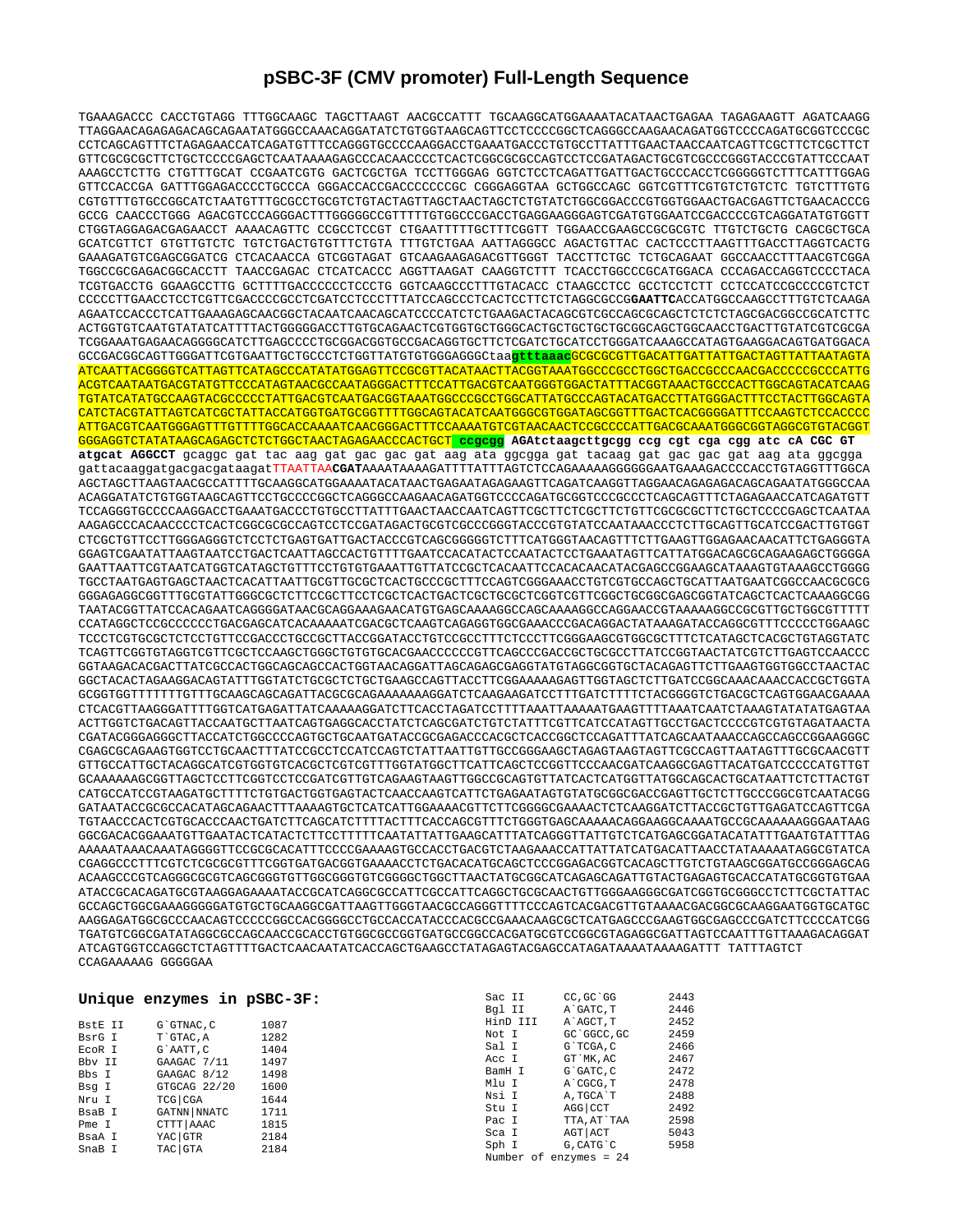|                                |         |      |                                              |          |           | Bgl II   | (1)  | 2446 |      |      |      |
|--------------------------------|---------|------|----------------------------------------------|----------|-----------|----------|------|------|------|------|------|
|                                |         |      | The following enzymes do not cut in pSBC-3F: |          |           | Bpm I    | (3)  | 2613 | 4633 | 6251 |      |
|                                |         |      |                                              |          |           | Bsa I    | (6)  | 476  | 530  | 1149 | 3101 |
| Age I                          | Apa I   |      | Avr II                                       | Bcl I    | Blp I     |          |      | 3122 | 4624 |      |      |
| BsiC I                         | BsiW I  |      | Bsm I                                        | Bsp120 I | Bsp1286 I | BsaA I   | (1)  | 2184 |      |      |      |
| BspM I                         | BspM II |      | Bst1107 I                                    | BstB I   | BstX I    | BsaB I   | (1)  | 1711 |      |      |      |
| Cla I                          | Dra III |      | Eco72 I                                      | Esp I    | Fse I     | BsaH I   | (12) | 742  | 1398 | 1966 | 2019 |
| Hpa I                          | Mun I   |      | PaeR7 I                                      | PflM I   | Pml I     |          |      | 2102 | 2288 | 5100 | 5482 |
| Rsr II                         | Sfi I   |      | Spl I                                        | Srf I    | Xca I     |          |      | 5786 | 5969 | 6083 | 6104 |
|                                |         |      |                                              |          |           | BsaJ I   | (32) | 161  | 240  | 250  | 397  |
| pSBC-3F: sites sorted by name: |         |      |                                              |          |           |          |      | 461  | 497  | 546  | 547  |
|                                |         |      |                                              |          |           |          |      | 694  | 733  | 734  | 746  |
| Aat II                         | (6)     | 745  | 1969                                         | 2022     | 2105      |          |      | 747  | 1167 | 1236 | 1245 |
|                                |         | 2291 | 5485                                         |          |           |          |      | 1265 | 1266 | 1411 | 1716 |
| Acc I                          | (1)     | 2467 |                                              |          |           |          |      | 2204 | 2440 | 2808 | 2887 |
| Acc65 I                        | (2)     | 401  | 3048                                         |          |           |          |      | 2897 | 3044 | 3107 | 3409 |
| Aci I                          | (70)    | 197  | 203                                          | 566      | 588       |          |      | 3830 | 5904 | 5982 | 5988 |
|                                |         | 688  | 727                                          | 860      | 901       | BsaW I   | (3)  | 3876 | 4023 | 4854 |      |
|                                |         | 1042 | 1133                                         | 1199     | 1298      | BseR I   | (4)  | 464  | 1293 | 1332 | 3110 |
|                                |         | 1317 | 1355                                         | 1532     | 1614      | Bsg I    | (1)  | 1600 |      |      |      |
|                                |         | 1681 | 1902                                         | 1930     | 1942      | BsiE I   | (10) | 592  | 727  | 1532 | 1648 |
|                                |         | 1956 | 2123                                         | 2214     | 2247      |          |      | 2462 | 3586 | 4010 | 4933 |
|                                |         | 2351 | 2372                                         | 2440     | 2442      |          |      | 5082 | 5829 |      |      |
|                                |         | 2458 | 2462                                         | 2530     | 2563      | BsiHKA I | (7)  | 338  | 2412 | 2985 | 3988 |
|                                |         | 2844 | 2850                                         | 3146     | 3360      |          |      | 5149 | 5234 | 5731 |      |
|                                |         | 3463 | 3519                                         | 3529     | 3553      | BsmA I   | (22) | 107  | 475  | 531  | 609  |
|                                |         | 3596 | 3603                                         | 3624     | 3715      |          |      | 734  | 832  | 949  | 1073 |
|                                |         | 3743 | 3870                                         | 3889     | 4010      |          |      | 1132 | 1150 | 1328 | 1431 |
|                                |         | 4120 | 4255                                         | 4264     | 4626      |          |      | 2277 | 2630 | 2753 | 3100 |
|                                |         | 4717 | 4908                                         | 4954     | 5075      |          |      | 3121 | 4625 | 5399 | 5552 |
|                                |         | 5119 | 5196                                         | 5305     | 5404      |          |      | 5596 | 6268 |      |      |
|                                |         | 5451 | 5625                                         | 5664     | 5674      | BsmB I   | (7)  | 733  | 831  | 1072 | 1131 |
|                                |         | 5700 | 5738                                         | 5751     | 5777      |          |      | 1329 | 5553 | 5595 |      |
|                                |         | 5834 | 6093                                         |          |           | BsmF I   | (13) | 172  | 185  | 564  | 729  |
| Afl II                         | (3)     | 35   | 1006                                         | 2680     |           |          |      | 764  | 1205 | 1585 | 2019 |
| Afl III                        | (2)     | 2478 | 3670                                         |          |           |          |      | 2170 | 2338 | 2819 | 2832 |
| Aha II                         | (12)    | 742  | 1398                                         | 1966     | 2019      |          |      | 5964 |      |      |      |
|                                |         | 2102 | 2288                                         | 5100     | 5482      | BsoF I   | (36) | 727  | 901  | 917  | 920  |
|                                |         | 5786 | 5969                                         | 6083     | 6104      |          |      | 925  | 928  | 1133 | 1513 |
| Ahd I                          | (4)     | 1020 | 3093                                         | 3139     | 4563      |          |      | 1532 | 1606 | 1609 | 1612 |
| Alu I                          | (29)    | 30   | 34                                           | 336      | 580       |          |      | 1615 | 1618 | 1782 | 2459 |
|                                |         | 668  | 676                                          | 1515     | 1620      |          |      | 2462 | 3495 | 3576 | 3594 |
|                                |         | 2410 | 2454                                         | 2675     | 2679      |          |      | 3597 | 3715 | 3870 | 4013 |
|                                |         | 2983 | 3302                                         | 3335     | 3430      |          |      | 4078 | 4081 | 4287 | 4615 |
|                                |         | 3494 | 3612                                         | 3838     | 3928      |          |      | 4954 | 4981 | 5076 | 5305 |
|                                |         | 3974 | 4231                                         | 4752     | 4852      |          |      | 5592 | 5701 | 5805 | 5878 |
|                                |         | 4915 | 5594                                         | 5613     | 5858      | BspH I   | (4)  | 4390 | 5398 | 5503 | 6027 |
|                                |         | 6214 |                                              |          |           | Bsr I    | (17) | 374  | 1030 | 1058 | 1546 |
| Alw I                          | (14)    | 453  | 1051                                         | 1357     | 1727      |          |      | 1570 | 2140 | 3021 | 3471 |
|                                |         | 2468 | 2479                                         | 4232     | 4318      |          |      | 4077 | 4090 | 4204 | 4610 |
|                                |         | 4318 | 4415                                         | 4416     | 4880      |          |      | 4728 | 4771 | 5038 | 5210 |
|                                |         | 5195 | 5201                                         |          |           |          |      | 5916 |      |      |      |
| AlwN I                         | (2)     | 2804 | 4086                                         |          |           | BsrB I   | (4)  | 1042 | 3362 | 3603 | 5404 |
| ApaL I                         | (3)     | 3984 | 5230                                         | 5727     |           | BsrD I   | (2)  | 4624 | 4798 |      |      |
| Apo I                          | (2)     | 872  | 1404                                         |          |           | BsrG I   | (1)  | 1282 |      |      |      |
| Asc I                          | (2)     | 368  | 3015                                         |          |           | BssH II  | (5)  | 317  | 368  | 1820 | 2964 |
| Ase I                          | (5)     | 1851 | 3313                                         | 3441     | 3500      |          |      | 3015 |      |      |      |
|                                |         | 4735 |                                              |          |           | BssS I   | (4)  | 1587 | 3843 | 5227 | 5534 |
| Asp718                         | (2)     | 401  | 3048                                         |          |           | BstE II  | (1)  | 1087 |      |      |      |
| Ava I                          | (5)     | 331  | 397                                          | 498      | 2978      | BstN I   | (19) | 241  | 548  | 735  | 748  |
|                                |         | 3044 |                                              |          |           |          |      | 1169 | 1194 | 1217 | 1237 |
| Ava II                         | (13)    | 186  | 199                                          | 254      | 551       |          |      | 1267 | 1717 | 1934 | 2127 |
|                                |         | 690  | 1219                                         | 1572     | 2833      |          |      | 2888 | 3410 | 3698 | 3819 |
|                                |         | 2846 | 2901                                         | 4701     | 4923      |          |      | 3832 | 5905 | 6182 |      |
|                                |         | 6178 |                                              |          |           | BstU I   | (27) | 317  | 319  | 370  | 903  |
| BamH I                         | (1)     | 2472 |                                              |          |           |          |      | 905  | 1135 | 1644 | 1820 |
| Ban I                          | (14)    | 244  | 401                                          | 1142     | 1397      |          |      | 1822 | 1824 | 1904 | 2442 |
|                                |         | 1687 | 2309                                         | 2891     | 3048      |          |      | 2464 | 2480 | 2964 | 2966 |
|                                |         | 3414 | 4511                                         | 5785     | 5968      |          |      | 3017 | 3517 | 3519 | 3717 |
|                                |         | 6082 | 6103                                         |          |           |          |      | 4298 | 4628 | 5121 | 5453 |
| Ban II                         | (8)     | 338  | 351                                          | 1677     | 2412      |          |      | 5553 | 5555 | 5658 |      |
|                                |         | 2985 | 2998                                         | 6035     | 6049      | BstY I   | (8)  | 2446 | 2472 | 4311 | 4322 |
| Bbe I                          | (5)     | 1401 | 5789                                         | 5972     | 6086      |          |      | 4408 | 4420 | 5188 | 5205 |
|                                |         | 6107 |                                              |          |           | Bsu36 I  | (2)  | 781  | 1018 |      |      |
| Bbs I                          | (1)     | 1498 |                                              |          |           | Cac8 I   | (37) | 28   | 32   | 319  | 370  |
| Bbv I                          | (9)     | 931  | 939                                          | 1524     | 1629      |          |      | 582  | 586  | 631  | 650  |
|                                |         | 4089 | 4092                                         | 4298     | 4992      |          |      | 1199 | 1508 | 1622 | 1822 |
|                                |         | 5603 |                                              |          |           |          |      | 1930 | 2123 | 2456 | 2494 |
| Bbv II                         | (1)     | 1497 |                                              |          |           |          |      | 2498 | 2673 | 2677 | 2966 |
| Bcn I                          | (14)    | 164  | 399                                          | 400      | 571       |          |      | 3017 | 3463 | 3492 | 3601 |
|                                |         | 724  | 2811                                         | 3046     | 3047      |          |      | 3687 | 3724 | 4284 | 4675 |
|                                |         | 4051 | 4747                                         | 5098     | 5599      |          |      | 5688 | 5836 | 5856 | 5860 |
|                                |         | 5634 | 5985                                         |          |           |          |      | 5956 | 5997 | 6045 | 6087 |
| Bfa I                          | (14)    | 31   | 219                                          | 661      | 673       |          |      | 6117 |      |      |      |
|                                |         | 1394 | 1522                                         | 1844     | 2423      | Cfr10 I  | (4)  | 629  | 4643 | 6106 | 6115 |
|                                |         | 2676 | 2866                                         | 4165     | 4418      | Csp6 I   | (13) | 402  | 658  | 1283 | 2062 |
|                                |         | 4753 | 6188                                         |          |           |          |      | 2087 | 2142 | 2175 | 2226 |
| Bgl I                          | (5)     | 1934 | 2056                                         | 2127     | 4683      |          |      | 2383 | 3049 | 5042 | 5718 |
|                                |         | 5801 |                                              |          |           |          |      |      |      |      |      |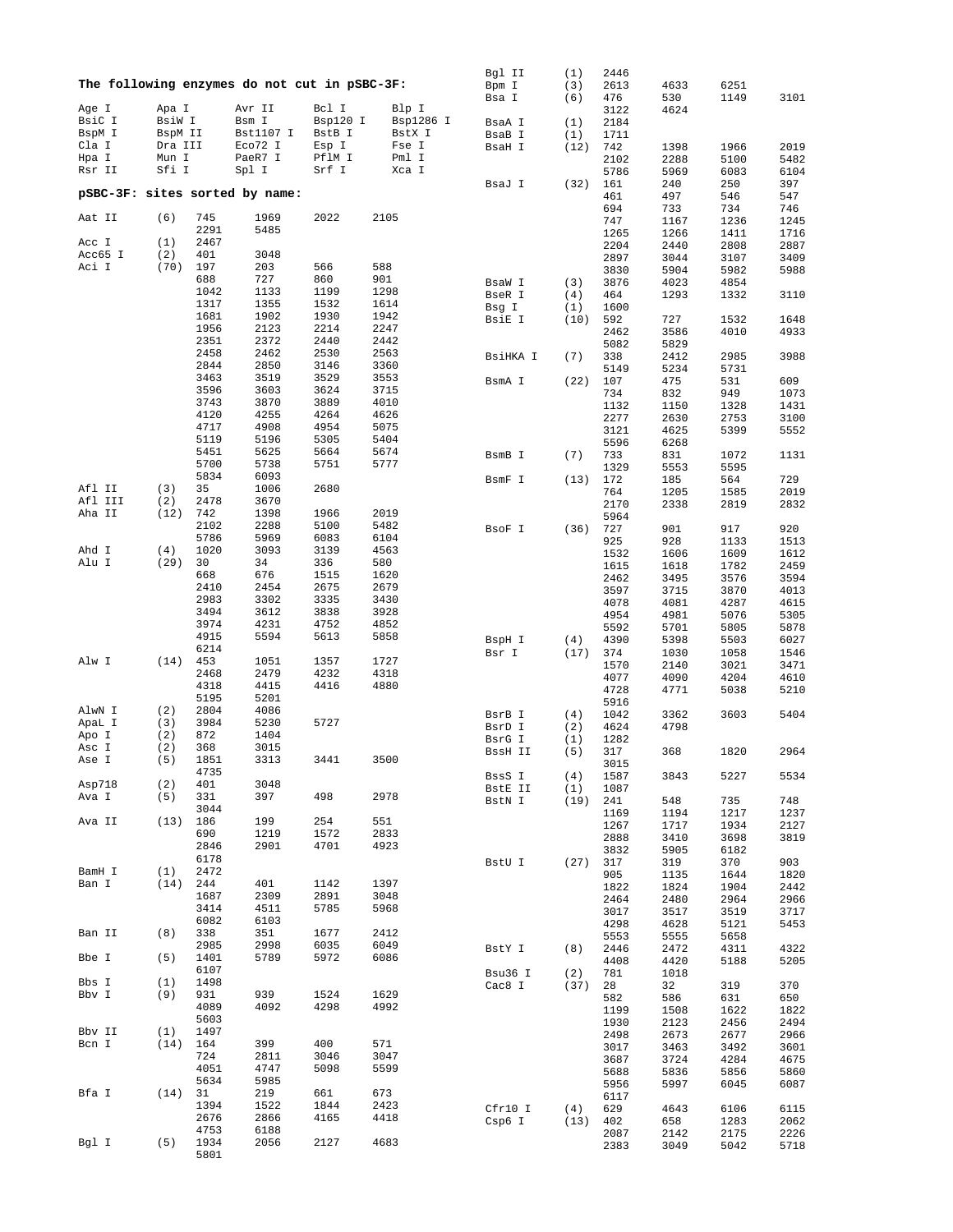|           |          | 6229         |              |              |              |          |      | 5455        | 5555         | 5658         | 5788         |
|-----------|----------|--------------|--------------|--------------|--------------|----------|------|-------------|--------------|--------------|--------------|
| Dde I     | (20)     | 75           | 167          | 208          | 476          |          |      | 5809        | 5942         | 5971         | 6025         |
|           |          | 781          | 1018         | 1290         | 1808         |          |      | 6085        | 6106         |              |              |
|           |          | 2450         | 2720         | 2814         | 2855         | HinC II  | (2)  | 1828        | 2468         |              |              |
|           |          | 3124         | 3195         | 3945         | 4354         | Hind II  | (2)  | 1828        | 2468         |              |              |
|           |          | 4520         | 5060         | 5486         | 5721         | HinD III | (1)  | 2452        |              |              |              |
| Dpn I     | (26)     | 94           | 459          | 1046         | 1178         | Hinf I   | (16) | 442         | 450          | 791          | 802          |
|           |          | 1363         | 1647         | 1708         | 1722         |          |      | 1437        | 1769         | 2254         | 3205         |
|           |          | 2448         | 2474         | 2740         | 4238         |          |      | 3227        | 3248         | 3505         | 3570         |
|           |          | 4313         | 4324         | 4332         | 4410         |          |      | 3645        | 4041         | 4558         | 6196         |
|           |          | 4422         | 4527         | 4868         | 4886         | HinI I   | (12) | 742         | 1398         | 1966         | 2019         |
|           |          | 4932         | 5190         | 5207         | 5243         |          |      | 2102        | 2288         | 5100         | 5482         |
|           |          | 5828         | 6052         |              |              |          |      | 5786        | 5969         | 6083         | 6104         |
|           |          |              |              |              |              | HinP I   |      |             |              |              |              |
| DpnII     | (26)     | 92           | 457          | 1044         | 1176         |          | (38) | 317         | 319          | 368          | 370          |
|           |          | 1361         | 1645         | 1706         | 1720         |          |      | 646         | 903          | 922          | 1398         |
|           |          | 2446         | 2472         | 2738         | 4236         |          |      | 1510        | 1820         | 1822         | 2964         |
|           |          | 4311         | 4322         | 4330         | 4408         |          |      | 2966        | 3015         | 3017         | 3292         |
|           |          | 4420         | 4525         | 4866         | 4884         |          |      | 3452        | 3517         | 3545         | 3578         |
|           |          | 4930         | 5188         | 5205         | 5241         |          |      | 3848        | 3915         | 4015         | 4189         |
|           |          | 5826         | 6050         |              |              |          |      | 4298        | 4691         | 4784         | 5121         |
| Dra I     | (4)      | 1815         | 4429         | 4448         | 5140         |          |      | 5453        | 5553         | 5656         | 5786         |
| Drd I     | (3)      | 1500         | 3778         | 5647         |              |          |      | 5807        | 5940         | 5969         | 6023         |
| Dsa I     | (5)      | 694          | 1411         | 2204         | 2440         |          |      | 6083        | 6104         |              |              |
|           |          | 5988         |              |              |              | Hpa II   | (24) | 163         | 398          | 569          | 630          |
| Eae I     | (11)     | 582          | 724          | 1109         | 1130         |          |      | 723         | 1401         | 2810         | 3045         |
|           |          | 1414         | 1529         | 2459         | 3509         |          |      | 3388        | 3877         | 4024         | 4050         |
|           |          | 4951         | 5985         | 6117         |              |          |      | 4240        | 4644         | 4678         | 4745         |
|           |          |              |              |              |              |          |      |             |              |              |              |
| Eag I     | (3)      | 724          | 1529         | 2459         |              |          |      | 4855        | 5097         | 5598         | 5632         |
| Ear I     | (6)      | 1070         | 1311         | 3292         | 3554         |          |      | 5984        | 6107         | 6116         | 6131         |
|           |          | 5358         | 5846         |              |              | Hph I    | (14) | 1157        | 1183         | 1401         | 2219         |
| Eco47 III | (2)      | 923          | 6024         |              |              |          |      | 4407        | 4634         | 5048         | 5256         |
| Eco57 I   | (4)      | 1509         | 4217         | 5231         | 6235         |          |      | 5289        | 5573         | 5582         | 6075         |
| ECON I    | (2)      | 784          | 1392         |              |              |          |      | 6120        | 6201         |              |              |
| Eco0109 I | (6)      | 254          | 1219         | 1572         | 2901         | Kas I    | (5)  | 1397        | 5785         | 5968         | 6082         |
|           |          | 5539         | 5993         |              |              |          |      | 6103        |              |              |              |
| ECOR I    | (1)      | 1404         |              |              |              | Kpn I    | (2)  | 405         | 3052         |              |              |
| ECOR II   | (19)     | 239          | 546          | 733          | 746          | Mae I    | (14) | 31          | 219          | 661          | 673          |
|           |          | 1167         | 1192         | 1215         | 1235         |          |      | 1394        | 1522         | 1844         | 2423         |
|           |          |              |              |              | 2125         |          |      |             |              |              |              |
|           |          | 1265         | 1715         | 1932         |              |          |      | 2676        | 2866         | 4165         | 4418         |
|           |          | 2886         | 3408         | 3696         | 3817         |          |      | 4753        | 6188         |              |              |
|           |          | 3830         | 5903         | 6180         |              | Mae II   | (14) | 742         | 1081         | 1122         | 1966         |
| ECOR V    | (3)      | 140          | 2786         | 6171         |              |          |      | 1978        | 2019         | 2102         | 2183         |
| Ehe I     | (5)      | 1399         | 5787         | 5970         | 6084         |          |      | 2288        | 4373         | 4789         | 5162         |
|           |          | 6105         |              |              |              |          |      | 5482        | 5924         |              |              |
| Fnu4H I   | (36)     | 727          | 901          | 917          | 920          | Mae III  | (21) | 39          | 994          | 1022         | 1087         |
|           |          | 925          | 928          | 1133         | 1513         |          |      | 1231        | 1905         | 1992         | 2341         |
|           |          | 1532         | 1606         | 1609         | 1612         |          |      | 2684        | 3162         | 4026         | 4089         |
|           |          |              |              |              |              |          |      |             |              |              |              |
|           |          |              |              |              |              |          |      |             |              |              |              |
|           |          | 1615         | 1618         | 1782         | 2459         |          |      | 4205        | 4488         | 4819         | 4877         |
|           |          | 2462         | 3495         | 3576         | 3594         |          |      | 5030        | 5218         | 5606         | 5897         |
|           |          | 3597         | 3715         | 3870         | 4013         |          |      | 5917        |              |              |              |
|           |          | 4078         | 4081         | 4287         | 4615         | Mbo I    | (26) | 92          | 457          | 1044         | 1176         |
|           |          | 4954         | 4981         | 5076         | 5305         |          |      | 1361        | 1645         | 1706         | 1720         |
|           |          | 5592         | 5701         | 5805         | 5878         |          |      | 2446        | 2472         | 2738         | 4236         |
| Fok I     | (14)     | 423          | 1140         | 1300         | 1464         |          |      | 4311        | 4322         | 4330         | 4408         |
|           |          | 1699         | 2523         | 2556         | 2589         |          |      | 4420        | 4525         | 4866         | 4884         |
|           |          | 3069         | 4529         | 4710         | 4997         |          |      | 4930        | 5188         | 5205         | 5241         |
|           |          | 5640         | 5884         |              |              |          |      | 5826        | 6050         |              |              |
| Fsp I     | (2)      | 4785         | 5808         |              |              | Mbo II   | (14) | 1086        | 1299         | 1445         | 1502         |
| Gdi II    | (11)     | 723          | 725          | 1129         | 1528         |          |      | 1530        | 3308         | 3542         | 4331         |
|           |          | 1530         | 2458         | 2460         | 3510         |          |      | 4404        | 5159         | 5237         | 5346         |
|           |          | 4950         | 5986         | 6118         |              |          |      | 5834        | 6046         |              |              |
| Gsu I     | (3)      | 2614         | 4634         | 6252         |              | Mlu I    | (1)  | 2478        |              |              |              |
| Hae I     | (7)      | 584          | 1111         | 1416         | 2492         | Mme I    | (6)  | 829         | 1106         | 3109         | 3161         |
|           |          | 3685         | 3696         |              |              |          |      | 3884        | 4068         |              |              |
|           |          |              |              | 4148         |              |          |      |             |              |              |              |
| Hae II    | (9)      | 925          | 1401         | 3548         | 3918         | Mnl I    | (47) | 167         | 216          | 368          | 387          |
|           |          | 5789         | 5972         | 6026         | 6086         |          |      | 432         | 460          | 484          | 506          |
|           |          | 6107         |              |              |              |          |      | 510         | 566          | 776          | 872          |
| Hae III   | (31)     | 129          | 173          | 584          | 726          |          |      | 1168        | 1271         | 1304         | 1310         |
|           |          | 762          | 774          | 987          | 1111         |          |      | 1313        | 1319         | 1349         | 1352         |
|           |          | 1132         | 1197         | 1416         | 1531         |          |      | 1367        | 1374         | 1390         | 1454         |
|           |          | 1928         | 2121         | 2461         | 2492         |          |      | 1795        | 1796         | 2385         | 2863         |
|           |          | 2775         | 2820         | 3511         | 3685         |          |      | 3015        | 3034         | 3079         | 3106         |
|           |          | 3696         | 3714         | 4148         | 4606         |          |      | 3130        | 3190         | 3519         | 3568         |
|           |          | 4686         | 4953         | 5540         | 5838         |          |      | 3778        | 3851         | 4102         | 4502         |
|           |          | 5987         | 5995         | 6119         |              |          |      | 4583        | 4729         | 4935         | 5530         |
| Hga I     | (12) 381 |              | 642          | 895          | 1491         |          |      | 5588        | 5848         | 6132         |              |
|           |          | 2369         | 2454         | 3028         | 3780         | Msc I    | (3)  | 584         | 1111         | 1416         |              |
|           |          | 4358         | 5090         | 5648         | 6117         | Mse I    | (26) | 36          | 1007         | 1119         | 1149         |
| HgiA I    | (7)      | 338          | 2412         | 2985         | 3988         |          |      | 1173        | 1814         | 1851         | 2594         |
|           |          | 5149         | 5234         | 5731         |              |          |      | 2598        | 2681         | 3215         | 3313         |
|           |          |              |              |              |              |          |      |             |              |              |              |
| HgiE II   | (2)      | 4249         | 5729         |              |              |          |      | 3441        | 3500         | 4376         | 4428         |
| Hha I     | (38)     | 319          | 321          | 370          | 372          |          |      | 4433        | 4447         | 4500         | 4735         |
|           |          | 648          | 905          | 924          | 1400         |          |      | 4774        | 5139         | 5511         | 5692         |
|           |          | 1512         | 1822         | 1824         | 2966         |          |      | 5889        | 6159         |              |              |
|           |          | 2968         | 3017         | 3019         | 3294         | Msl I    | (3)  | 2209        | 4815         | 4974         |              |
|           |          | 3454         | 3519         | 3547         | 3580         | Msp I    | (24) | 163         | 398          | 569          | 630          |
|           |          | 3850<br>4300 | 3917<br>4693 | 4017<br>4786 | 4191<br>5123 |          |      | 723<br>3388 | 1401<br>3877 | 2810<br>4024 | 3045<br>4050 |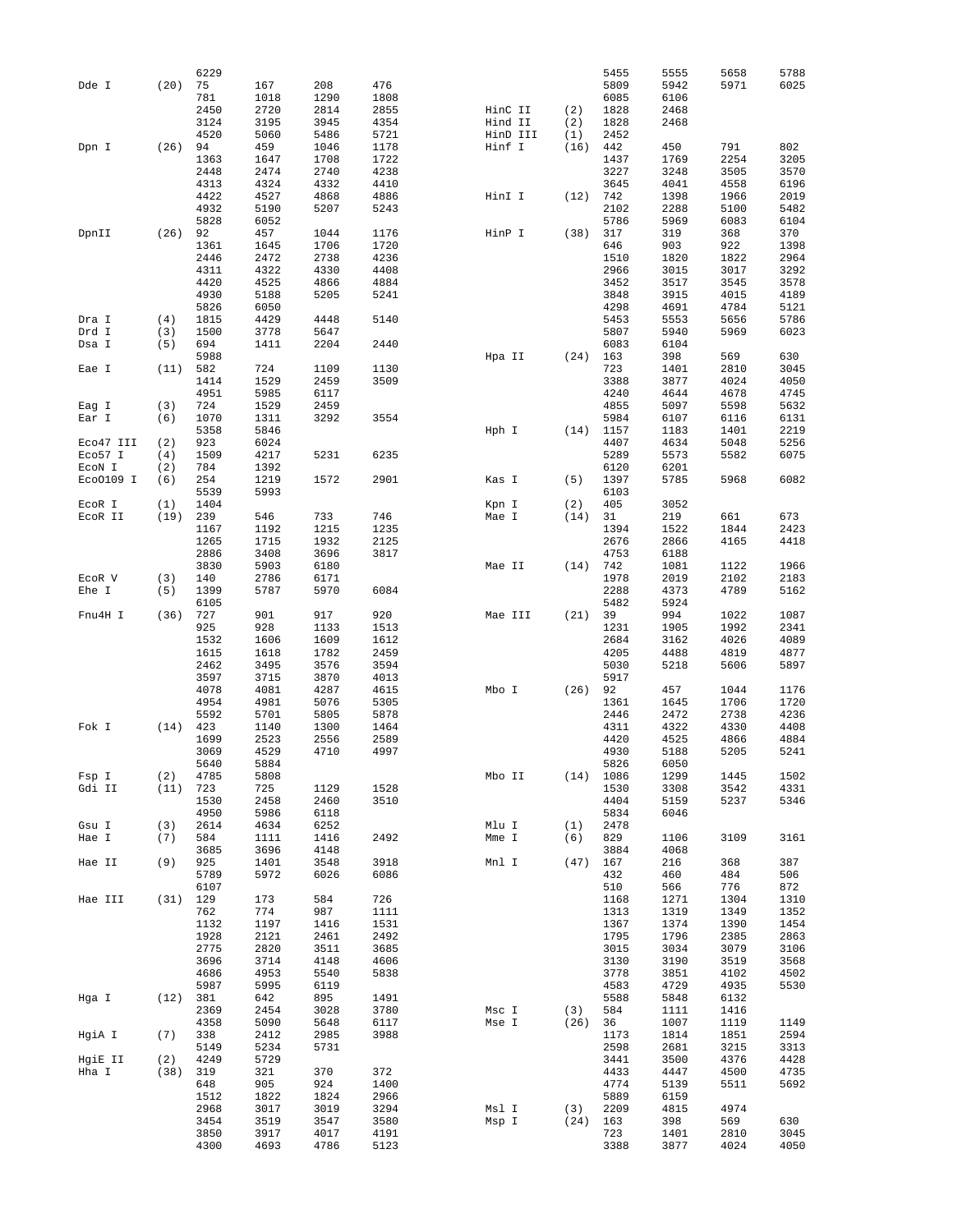|                      |             | 4240<br>4855 | 4644<br>5097 | 4678<br>5598 | 4745<br>5632 | Sec I                   | (32)                                                                 | 161<br>461                              | 240<br>497                      | 250<br>546                                                   | 397<br>547                     |
|----------------------|-------------|--------------|--------------|--------------|--------------|-------------------------|----------------------------------------------------------------------|-----------------------------------------|---------------------------------|--------------------------------------------------------------|--------------------------------|
|                      |             | 5984         | 6107         | 6116         | 6131         |                         |                                                                      | 694                                     | 733                             | 734                                                          | 746                            |
| MspAl I              | (11)        | 588          | 1620         | 2442         | 3146         |                         |                                                                      | 747                                     | 1167                            | 1236                                                         | 1245                           |
|                      |             | 3494         | 4012         | 4257         | 5198         |                         |                                                                      | 1265                                    | 1266                            | 1411                                                         | 1716                           |
| Nae I                | (2)         | 5664<br>631  | 5858<br>6117 | 6214         |              |                         |                                                                      | 2204<br>2897                            | 2440<br>3044                    | 2808<br>3107                                                 | 2887<br>3409                   |
| Nar I                | (5)         | 1398         | 5786         | 5969         | 6083         |                         |                                                                      | 3830                                    | 5904                            | 5982                                                         | 5988                           |
|                      |             | 6104         |              |              |              | SfaN I                  | (21)                                                                 | 185                                     | 444                             | 641                                                          | 938                            |
| Nci I                | (14)        | 163          | 398          | 399          | 570          |                         |                                                                      | 1485                                    | 1542                            | 1674                                                         | 1720                           |
|                      |             | 723          | 2810         | 3045<br>5097 | 3046         |                         |                                                                      | 2202                                    | 2832                            | 3090                                                         | 3766                           |
|                      |             | 4050<br>5633 | 4746<br>5984 |              | 5598         |                         |                                                                      | 4818<br>5711                            | 5011<br>5749                    | 5258<br>5787                                                 | 5619<br>6103                   |
| Nco I                | (2)         | 1411         | 2204         |              |              |                         |                                                                      | 6115                                    |                                 |                                                              |                                |
| Nde I                | (2)         | 2078         | 5734         |              |              | Sfc I                   | (11)                                                                 | 15                                      | 917                             | 925                                                          | 1101                           |
| NgoM I               | (2)         | 629          | 6115         |              |              |                         |                                                                      | 1496                                    | 2494                            | 2660                                                         | 3935                           |
| Nhe I<br>Nla III     | (2)         | 30           | 2675         |              | 2148         |                         |                                                                      | 4126<br>399                             | 4804<br>3046                    | 6222                                                         |                                |
|                      | (19)        | 62<br>2208   | 1205<br>2707 | 1415<br>3161 | 3328         | Sma I<br>SnaB I         | (2)<br>(1)                                                           | 2184                                    |                                 |                                                              |                                |
|                      |             | 3674         | 4394         | 4885         | 4895         | Spe I                   | (2)                                                                  | 660                                     | 1843                            |                                                              |                                |
|                      |             | 4973         | 5009         | 5402         | 5507         | Sph I                   | (1)                                                                  | 5958                                    |                                 |                                                              |                                |
|                      |             | 5591         | 5958         | 6031         |              | Ssp I                   | (2)                                                                  | 3213                                    | 5367                            |                                                              |                                |
| Nla IV               | (33)        | 188<br>521   | 201<br>552   | 246<br>692   | 403<br>761   | Stu I                   | (1)<br>(7)                                                           | 2492<br>250                             | 461                             | 1245                                                         | 1411                           |
|                      |             | 893          | 1144         | 1221         | 1399         | Sty I                   |                                                                      | 2204                                    | 2897                            | 3107                                                         |                                |
|                      |             | 1573         | 1689         | 2311         | 2474         | Taq I                   | (9)                                                                  | 794                                     | 1038                            | 1349                                                         | 1360                           |
|                      |             | 2835         | 2848         | 2893         | 3050         |                         |                                                                      | 1705                                    | 2467                            | 3208                                                         | 3770                           |
|                      |             | 3416         | 3702         | 3741         | 4513         |                         |                                                                      | 5214                                    |                                 |                                                              |                                |
|                      |             | 4607<br>5787 | 4648<br>5970 | 4859<br>5994 | 5449<br>6084 | Tfi I                   | (7)                                                                  | 442<br>3248                             | 802<br>3505                     | 1437<br>3645                                                 | 1769                           |
|                      |             | 6105         |              |              |              | Tsp45 I                 | (6)                                                                  | 1022                                    | 1231                            | 4819                                                         | 5030                           |
| Not I                | (1)         | 2459         |              |              |              |                         |                                                                      | 5606                                    | 5917                            |                                                              |                                |
| Nru I                | (1)         | 1644         |              |              |              | Tth111 I                | (4)                                                                  | 390                                     | 811                             | 1217                                                         | 3037                           |
| Nsi I                | (1)         | 2488         |              |              |              | Tth111 II               | (8)                                                                  | 146                                     | 422                             | 613                                                          | 632                            |
| Nsp7524 I<br>NspB II | (3)<br>(11) | 3670<br>588  | 5587<br>1620 | 5954<br>2442 | 3146         | Vsp I                   | (5)                                                                  | 2792<br>1851                            | 4259<br>3313                    | 4268<br>3441                                                 | 4298<br>3500                   |
|                      |             | 3494         | 4012         | 4257         | 5198         |                         |                                                                      | 4735                                    |                                 |                                                              |                                |
|                      |             | 5664         | 5858         | 6214         |              | Xba I                   | (2)                                                                  | 218                                     | 2865                            |                                                              |                                |
| NspH I               | (3)         | 3674         | 5591         | 5958         |              | Xho II                  | (8)                                                                  | 2446                                    | 2472                            | 4311                                                         | 4322                           |
| Pac I<br>Pal I       | (1)<br>(31) | 2598<br>129  | 173          | 584          | 726          | Xma I                   | (2)                                                                  | 4408<br>397                             | 4420<br>3044                    | 5188                                                         | 5205                           |
|                      |             | 762          | 774          | 987          | 1111         | Xma III                 | (3)                                                                  | 724                                     | 1529                            | 2459                                                         |                                |
|                      |             | 1132         | 1197         | 1416         | 1531         | Xmn I                   | (3)                                                                  | 3276                                    | 3314                            | 5162                                                         |                                |
|                      |             |              |              | 2461         |              |                         |                                                                      |                                         |                                 |                                                              |                                |
|                      |             | 1928         | 2121         |              | 2492         |                         |                                                                      |                                         |                                 |                                                              |                                |
|                      |             | 2775         | 2820         | 3511         | 3685         | Site usage in pSBC-3F:  |                                                                      |                                         |                                 |                                                              |                                |
|                      |             | 3696         | 3714         | 4148         | 4606         | Aat II                  | G, ACGT `C                                                           | 6                                       | Acc I                           | GT `MK, AC                                                   | 1                              |
|                      |             | 4686<br>5987 | 4953<br>5995 | 5540<br>6119 | 5838         | Acc65 I                 | G`GTAC, C                                                            | $\overline{a}$                          | Aci I                           | $C^{\dagger}CG, C$                                           | 70                             |
| Ple I                | (3)         | 799          | 3213         | 4049         |              | Afl II<br>Age I         | C`TTAA, G<br>A`CCGG, T                                               | 3<br>$\overline{a}$                     | Afl III<br>Aha II               | A`CRYG, T<br>GR CG, YC                                       | $\overline{a}$<br>12           |
| Pme I                | (1)         | 1815         |              |              |              | Ahd I<br>Alw I          | GACNN, N'NNGTC<br>GGATC 8/9                                          | $\bf{4}$<br>14                          | Alu I<br>AlwN I                 | AG CT<br>CAG, NNN `CTG                                       | 29<br>$\overline{\mathbf{c}}$  |
| PpuM I               | (4)         | 254          | 1219         | 1572         | 2901         | Apa I<br>Apo I          | ${\tt G}$ , ${\tt GGCC}$<br>$\char`$ ${\tt C}$<br>R'AATT, Y          | $\mathbf 2$                             | ApaL I<br>Asc I                 | G`TGCA, C<br>GG 'CGCG, CC                                    | 3<br>$\sqrt{2}$                |
| Psp1406 I            | (2)         | 4789         | 5162         |              |              | Ase I                   | AT`TA, AT                                                            | 5                                       | Asp718                          | G`GTAC, C                                                    | $\overline{2}$                 |
| PspA I<br>Pst I      | (2)<br>(4)  | 397<br>921   | 3044<br>929  | 1105         | 2498         | Ava I<br>Avr II         | C`YCGR, G<br>C`CTAG, G                                               | 5<br>$\overline{\phantom{a}}$           | Ava II<br>BamH I                | $G$ $GWC$ , $C$<br>G`GATC, C                                 | 13<br>$\mathbf{1}$             |
| Pvu I                | (3)         | 1648         | 4933         | 5829         |              | Ban I<br>Bbe I          | G`GYRC, C<br>G, GCGC `C                                              | 14<br>5                                 | Ban II<br>Bbs I                 | G, RGCY `C<br>GAAGAC 8/12                                    | 8<br>1                         |
| Pvu II               | (4)         | 1620         | 3494         | 5858         | 6214         | Bbv I                   | GCAGC 13/17                                                          | 9                                       | Bbv II                          | GAAGAC 7/11                                                  | 1                              |
| Rsa I                | (13)        | 403          | 659          | 1284         | 2063         | Bcl I<br>Bfa I          | T`GATC, A<br>$C$ $^{\circ}$ TA, G                                    | 14                                      | Bcn I<br>Bgl I                  | $CC, S \hat{G}$<br>GCCN, NNN 'NGGC                           | 14<br>5                        |
|                      |             | 2088         | 2143         | 2176         | 2227         | Bgl II<br>Bpm I         | A`GATC, T<br>CTGGAG 22/20                                            | $\mathbf{1}$<br>$\overline{\mathbf{3}}$ | Blp I<br>Bsa I                  | GC `TNA, GC<br>GGTCTC 7/11                                   | $\overline{\phantom{a}}$<br>6  |
|                      |             | 2384<br>6230 | 3050         | 5043         | 5719         | BsaA I<br>BsaH I        | YAC GTR<br>GR CG, YC                                                 | $\mathbf{1}$<br>12                      | BsaB I<br>BsaJ I                | $\texttt{GATNN}$ $\mid$ $\texttt{NNATC}$<br>$C$ $CMNG$ , $G$ | $\mathbf{1}$<br>32             |
| Sac I                | (3)         | 338          | 2412         | 2985         |              | BsaW I                  | W`CCGG, W                                                            | 3                                       | BseR I                          | GAGGAG 16/14                                                 | $\overline{4}$<br>$\sim$       |
| Sac II               | (1)         | 2443         |              |              |              | Bsg I<br>BsiE I         | GTGCAG 22/20<br>$CG, RY^{\wedge} CG$                                 | $\mathbf{1}$<br>10                      | BsiC I<br>BsiHKA I              | TT CG, AA<br>G, WGCW`C                                       | $\scriptstyle\rm 7$            |
| Sal I                | (1)         | 2466         |              |              |              | BsiW I<br>BsmA I        | $\text{C} \text{`GTAC}$ , $\text{G}$<br>GTCTC '/9                    | $\sim$<br>22                            | Bsm I<br>BsmB I                 | GAATG, C 7<br>CGTCTC 7/11                                    | $\sim$<br>$7\phantom{.}$       |
| Sap I<br>Sau3A I     | (2)<br>(26) | 3292<br>92   | 3554<br>457  | 1044         | 1176         | BsmF I                  | GGGAC 15/19                                                          | 13<br>$\sim$                            | BsoF I                          | GC'N, GC                                                     | 36<br>$\overline{\phantom{a}}$ |
|                      |             | 1361         | 1645         | 1706         | 1720         | Bsp120 I<br>BspH I      | $G$ $GC$ , $C$<br>T`CATG, A                                          | 4                                       | Bsp1286 I G, DGCH'C<br>BspM I   | ACCTGC 10/14                                                 | $\sim$                         |
|                      |             | 2446         | 2472         | 2738         | 4236         | BspM II<br>BsrB I       | T`CCGG, A<br>GAG CGG                                                 | $\sim$<br>$\overline{4}$                | Bsr I<br>BsrD I                 | ACT, GG<br>GCAATG, 8                                         | 17<br>$\overline{\mathbf{c}}$  |
|                      |             | 4311         | 4322         | 4330         | 4408         | BsrG I                  | T`GTAC, A                                                            | 1<br>4                                  | BssH II                         | G`CGCG, C                                                    | 5<br>$\sim$                    |
|                      |             | 4420         | 4525         | 4866         | 4884         | BssS I<br>BstB I        | $C$ $TCGT$ , $G$<br>TT`CG, AA                                        | $\sim$                                  | Bst1107 I GTA TAC<br>BstE II    | ${\tt G}$ $\hspace{-1.5pt}$ GTNAC , ${\tt C}$                | $\mathbf{1}$                   |
|                      |             | 4930<br>5826 | 5188<br>6050 | 5205         | 5241         | BstN I<br>BstX I        | CC'W, GG<br>CCAN, NNNN `NTGG                                         | 19<br>$\sim$                            | BstU I<br>BstY I                | $CG$ $CG$<br>R`GATC, Y                                       | 27<br>8                        |
| Sau96 I              | (28)        | 127          | 171          | 186          | 199          | Bsu36 I<br>Cfr10 I      | CC `TNA, GG                                                          | $\overline{a}$<br>4                     | Cac8 I<br>Cla I                 | GCN NGC                                                      | 37<br>$\sim$                   |
|                      |             | 254          | 551          | 690          | 760          | Csp6 I                  | R`CCGG, Y<br>$G$ $TA$ , $C$                                          | 13                                      | Dde I                           | AT `CG, AT<br>$C^{\dagger}$ TNA, G                           | 20                             |
|                      |             | 773          | 985          | 1196         | 1219         | Dpn I<br>Dra I          | GA TC<br>TTT AAA                                                     | 26<br>$\overline{4}$                    | DpnII<br>Dra III                | `GATC,<br>${\rm CAC}$ , ${\rm NNN}$ $\hat{}\;$ GTG           | 26<br>$\overline{\phantom{a}}$ |
|                      |             | 1572<br>2818 | 1927<br>2833 | 2120<br>2846 | 2773<br>2901 | Drd I<br>Eae I          | $\texttt{GACNN}$ , $\texttt{NN}$ $\lq$ $\texttt{NNGTC}$<br>Y`GGCC, R | $\overline{\mathbf{3}}$<br>11           | Dsa I<br>Eag I                  | C`CRYG, G<br>$C$ $\hat{}$ GGCC , G                           | 5<br>3                         |
|                      |             | 4605         | 4684         | 4701         | 4923         | Ear I                   | CTCTTC 7/10                                                          | 6<br>$\overline{4}$                     | Eco47 III AGC GCT               |                                                              | $\sqrt{2}$<br>$\sim$           |
|                      |             | 5539         | 5836         | 5993         | 6178         | Eco57 I<br>ECON I       | CTGAAG 21/19<br>CCTNN'N, NNAGG                                       | $\overline{a}$                          | Eco72 I<br>Eco0109 I RG'GNC, CY | $CAC$ $GTG$                                                  | 6                              |
| Sca I                | (1)         | 5043         |              |              |              | ECOR I<br>ECOR V        | G`AATT, C<br>GAT ATC                                                 | $\mathbf{1}$<br>3                       | ECOR II<br>Ehe I                | `CCWGG,<br>GGC GCC                                           | 19<br>5                        |
| ScrF I               | (33)        | 163          | 241          | 398          | 399          | Esp I                   | GC `TNA, GC                                                          | $\overline{\phantom{a}}$                | Fnu4H I                         | GC `N, GC                                                    | 36<br>$\sim$                   |
|                      |             | 548<br>748   | 570<br>1169  | 723<br>1194  | 735<br>1217  | Fok I<br>Fsp I          | GGATG 14/18<br>TGC GCA                                               | 14<br>$\overline{2}$                    | Fse I<br>Gdi II                 | GG, CCGG 'CC<br>`YGGC, CG                                    | $1\,1$                         |
|                      |             | 1237         | 1267         | 1717         | 1934         | Gsu I<br>Hae II         | CTGGAG 21/19<br>R, GCGC`Y                                            | 3<br>9                                  | Hae I<br>Hae III                | WGG CCW<br>GG CC                                             | $7^{\circ}$<br>31              |
|                      |             | 2127         | 2810         | 2888         | 3045         | Hga I<br>HgiE II        | GACGC 9/14<br>ACCNNNNNNGGT -1/132                                    | 12                                      | HgiA I<br>Hha I                 | G, WGCW`C<br>G, CG, C                                        | 7<br>38                        |
|                      |             | 3046         | 3410         | 3698         | 3819         | HinC II                 | GTY RAC                                                              | $\overline{2}$                          | Hind II                         | GTY RAC                                                      | $\overline{a}$                 |
|                      |             | 3832         | 4050         | 4746         | 5097         | HinD III<br>HinI I      | A`AGCT, T<br>GR CG, YC                                               | $\mathbf{1}$<br>12                      | Hinf I<br>HinP I                | $G$ ANT, $C$<br>$G^{\wedge}CG, C$                            | 16<br>38                       |
|                      |             | 5598<br>6182 | 5633         | 5905         | 5984         | Hpa I<br>Hph I<br>Kpn I | GTT AAC<br>GGTGA 12/11<br>$G$ , $G T A C$ $\hat{C}$                  | $\sim$<br>14<br>$\overline{a}$          | Hpa II<br>Kas I<br>Mae I        | $C^{\wedge}CG$ , $G$<br>G`GCGC, C<br>$C$ TA, G               | 24<br>5<br>14                  |